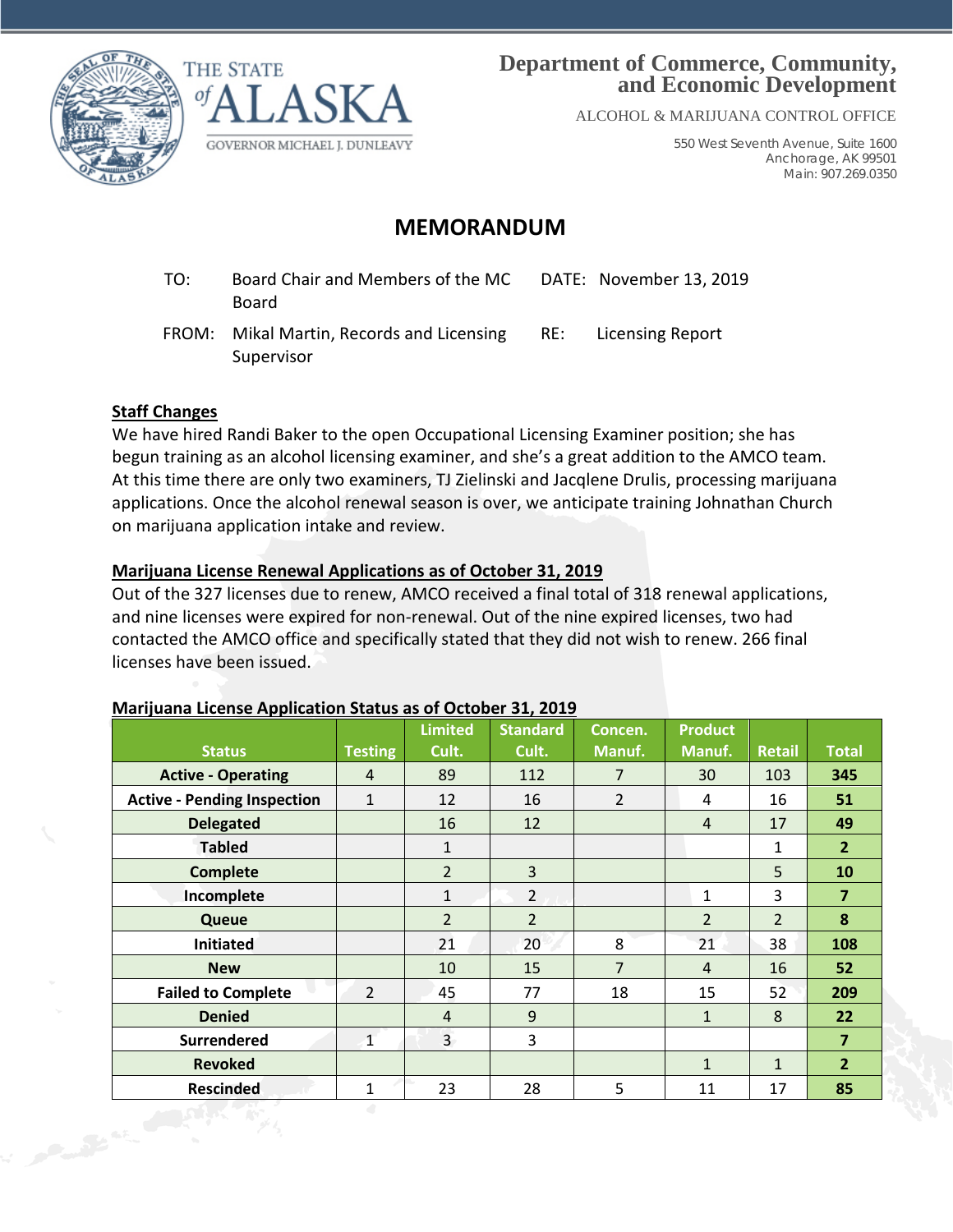|                |                | <b>Limited</b> | <b>Standard</b> | Concen. | <b>Product</b> |        |              |
|----------------|----------------|----------------|-----------------|---------|----------------|--------|--------------|
| <b>Status</b>  | <b>Testing</b> | Cult.          | Cult.           | Manuf.  | Manuf.         | Retail | <b>Total</b> |
| <b>Void</b>    |                | 108            | 102             | 28      | 59             | 88     | 392          |
| <b>Expired</b> |                | 11             | っ               |         |                |        | 17           |
| Returned       |                | 3              |                 |         |                |        |              |
| <b>Total</b>   | 16             | 351            | 405             | 76      | 155            | 370    | 1373         |

#### **Timeline for New/Transfer Applications on This Agenda**

The average time it has taken for the applicant to receive an incomplete letter from the licensing team, from the date that the application went into the queue, is 19 days for new license or endorsement applications and 35 days for transfer and conversion applications. (Please note on this number, there was only one transfer application deemed complete to be considered on this agenda.) The average time has been decreased for new applications from my September 2019 report which stated that it took 24 days for new applications. The average time for transfer and conversion applications is down from my September 2019 report which had an average of 55 days before transfer applications received their incomplete letters.

The average time it has taken for the applications on this agenda to be determined complete, from the date that they went into the queue, is 33 days for new applications and 77 days (2.5 months) for transfer and conversion applications. The time for new applications is down from my September 2019 report which showed that it took 62 days (2 months) before an application was deemed complete. The time for transfer and conversion applications is up this reporting period from 60 days (2 months) as listed on my September 2019 report.

At this time the "to be reviewed" queue for Marijuana establishment applications has 12 applications waiting for review. AMCO staff as always is working diligently to keep wait times as short as possible.

| <b>License</b><br><b>Number</b> | <b>DBA</b>                  | <b>Moved Into</b><br><b>Queue</b> | <b>Incomplete</b><br><b>Sent</b> | <b>Final</b><br><b>Corrections</b><br><b>Received</b> | <b>Determined</b><br><b>Complete</b> |
|---------------------------------|-----------------------------|-----------------------------------|----------------------------------|-------------------------------------------------------|--------------------------------------|
| 14199                           | Matanuska Cannabis Company  | 6/25/2019                         | 7/30/2019                        | 9/30/2019                                             | 10/1/2019                            |
| 14200                           | Matanuska Cannabis Company  | 6/26/2019                         | 7/30/2019                        | 9/18/2019                                             | 10/1/2019                            |
| 19834                           | Coldsmoke Farmacy           | 7/3/2019                          | 8/22/2019                        | 9/13/2019                                             | 9/16/2019                            |
| 11411                           | Denali Dispensaries, LLC    | 7/5/2019                          | 8/23/2019                        | 9/6/2019                                              | 9/6/2019                             |
| 11413                           | Denali Dispensaries, LLC    | 7/5/2019                          | 8/23/2019                        | 9/26/2019                                             | 9/26/2019                            |
| 21967                           | Northern Heights, LLC       | 7/17/2019                         | 8/29/2019                        | 9/18/2019                                             | 9/18/2019                            |
| 14073                           | Denali Fire                 | 8/7/2019                          | 9/4/2019                         | 10/11/2019                                            | 10/23/2019                           |
| 14083                           | Alaska Weeds                | 8/7/2019                          | 9/4/2019                         | 10/11/2019                                            | 10/23/2019                           |
| 14619                           | <b>Denali Fire Extracts</b> | 8/7/2019                          | 9/4/2019                         | 10/23/2019                                            | 10/23/2019                           |

The following applications are listed in the order in which they were placed into the queue.